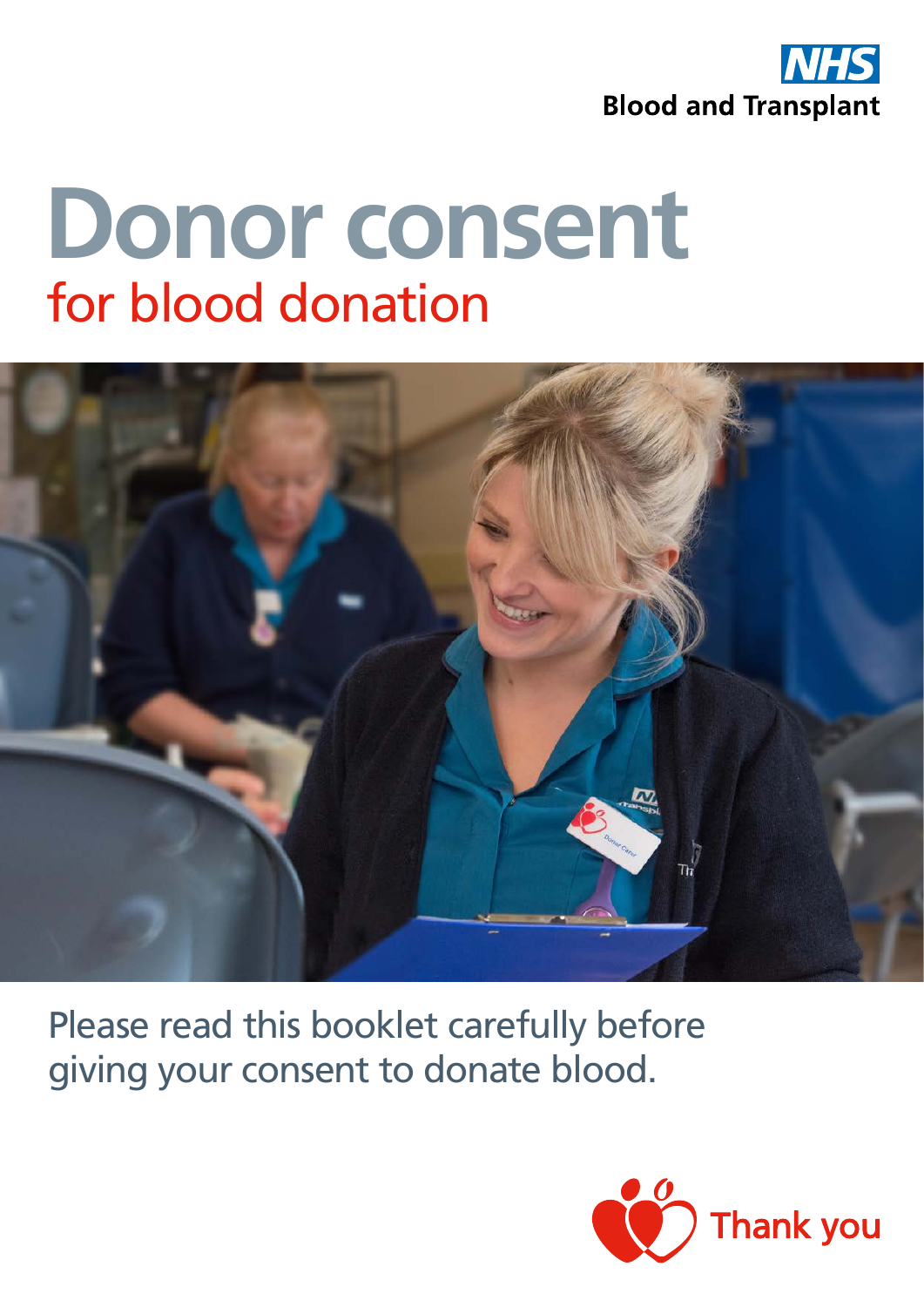

# **Giving blood helps save and improve lives**

**Our expert team are on hand to look after you and make sure your donation is as safe as possible.** 

Like any clinical procedure, giving blood is not without some risks and specific reasons why some people should not donate. It is important you understand these before you make a decision. This is called 'informed consent'. We have produced this booklet to give you all the information you need to make the right decision for you.

If you have any questions, or difficulties reading or understanding this information, our nursing team can help. If you want more time to consider donating and possibly rebook, you can leave and contact us on **0300 123 23 23**, or visit **www.blood.co.uk** to find out more.

# **We hope you have a great donation experience.**

# **Donation safety check**

Each time you donate, you are asked to fill in a 'Donation safety check' which asks about your medical, lifestyle and travel history. You will then have a confidential health screening interview. This is to ensure you are well enough to donate and that it is safe to give your blood to a patient. We will conduct the interview in private to help you answer fully and honestly.

If you are not able to donate today, we will explain the reasons. If appropriate, we will tell you when you can return, and give you another appointment date. We may ask for your permission to contact your doctor for further information if required.

To ensure the health, wellbeing and safety of both our donors and patients, we test every donation for infections. When you donate, we will confirm your blood group and test your donation for HIV, hepatitis B, hepatitis C, hepatitis E and syphilis. If an infection is found, we will be in touch to offer you advice and support about what to do next. At your first donation you will also be tested for HTLV.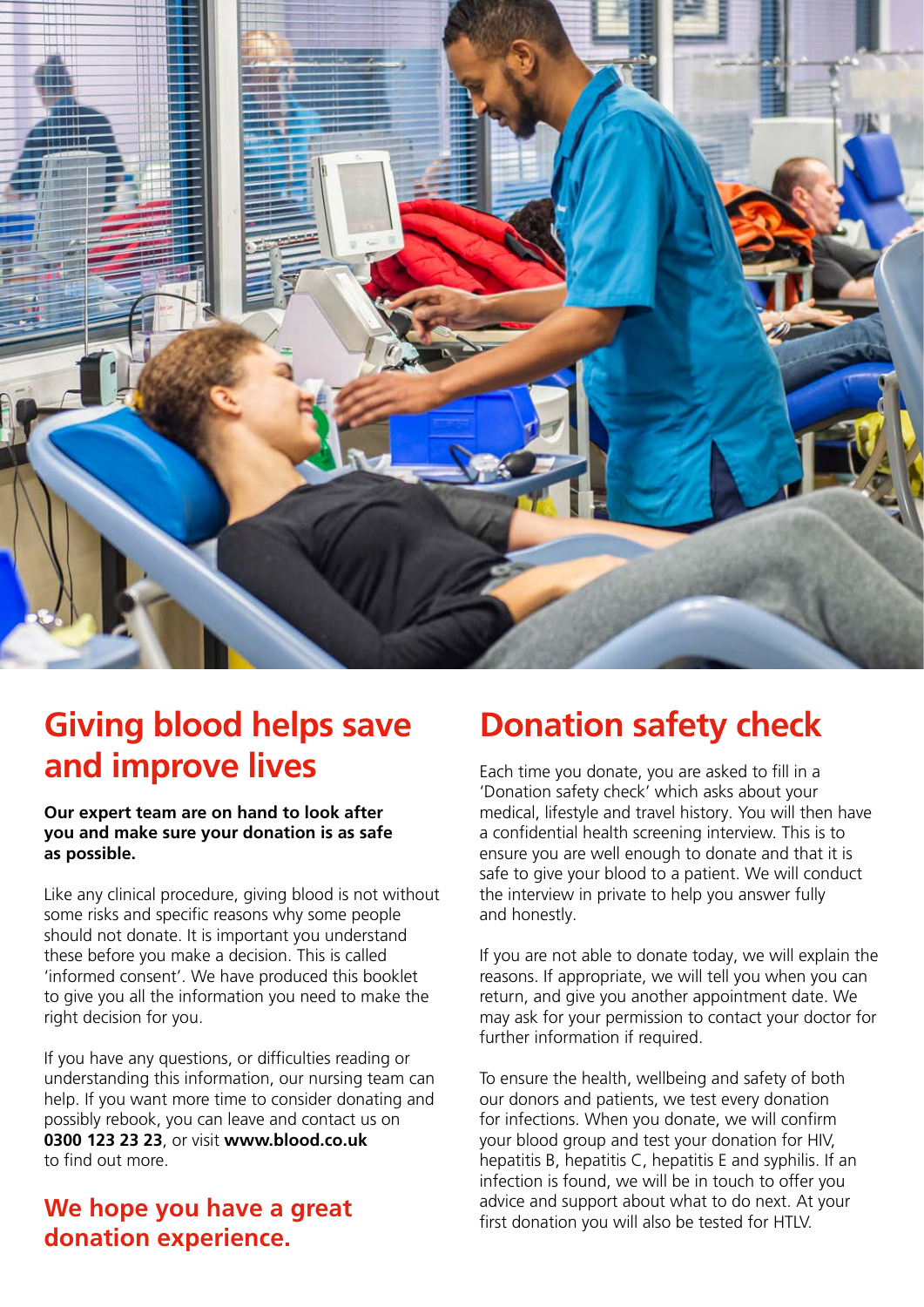# **Reasons you may not be able to donate**

We at NHS Blood and Transplant make no judgement about people's choices or history. We are however required by law to not accept platelets or plasma donations where the following conditions apply.



You must NOT give blood for at least 3 months after sex (even if you used a condom or other protection) if: Anal<br>sex sex **you have had anal sex with a new partner, or you had sex with more than one partner and had anal sex** £ **you have received money or drugs for sex**  $-\theta$  ) **you have used drugs during sex** Note: This excludes erectile dysfunction drugs and cannabis. You must NOT give blood for at least 3 months after sex (even if you used a condom or other protection) with: ? **a partner who is, or you think may be: • HIV positive • a hepatitis B carrier • a hepatitis C carrier • HTLV positive • infected with syphilis a partner who has ever injected, or been injected with drugs, even a long time ago or only once. This includes bodybuilding drugs and injectable tanning agents.** Note: You may be able to donate if a doctor prescribed the drugs. **Please ask us.**

> £ **a partner who has ever received money or drugs for sex**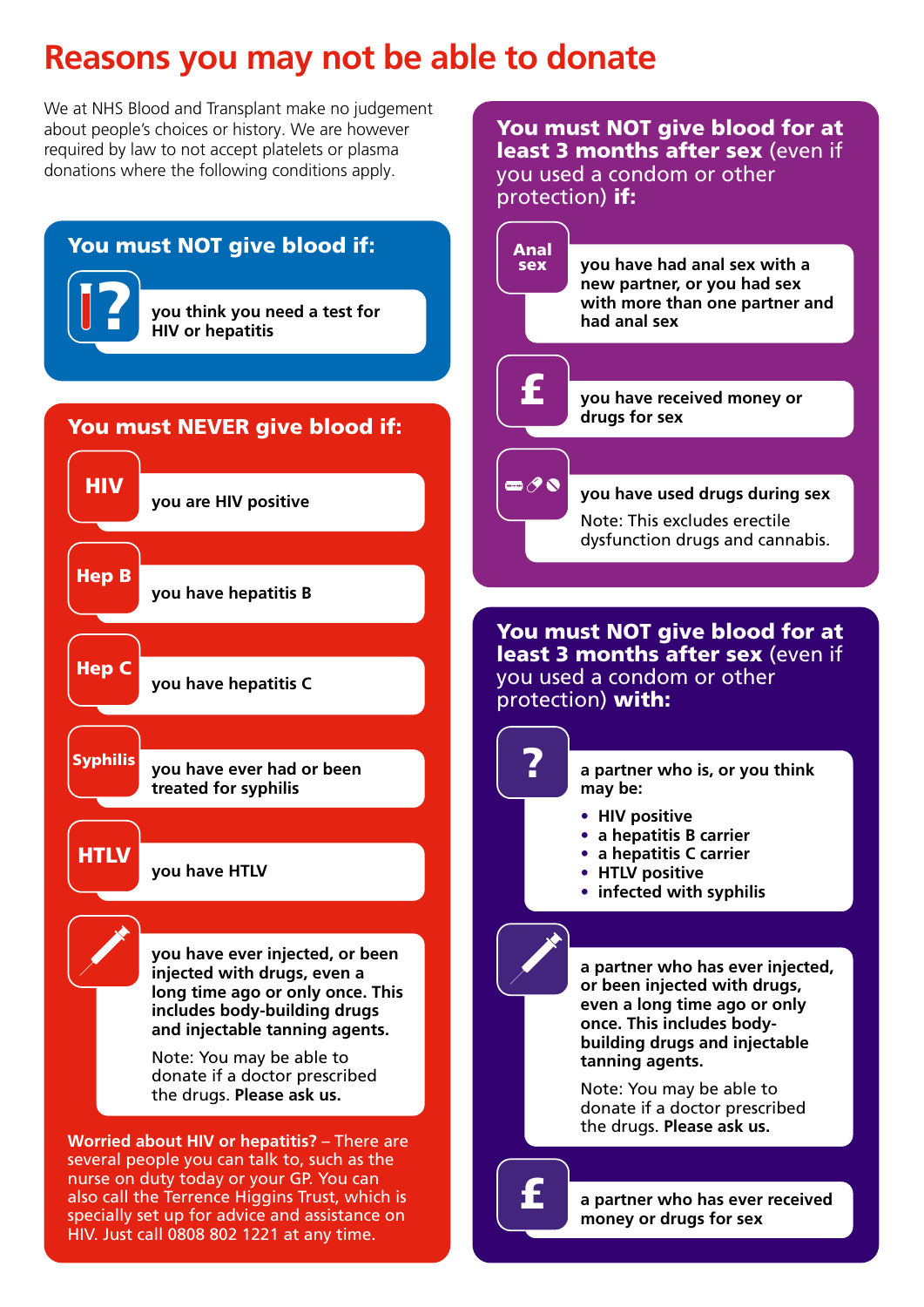# **Understanding the risks of donating blood**

With our many years expertise in managing donations, and the continuous improvements we make in clinical care, donating blood is as safe as it can be. Although most people experience either no symptoms or very minor symptoms when they donate, it's important to us that you understand how you might be affected.

## **If you experience any side effects or feel unwell you should tell our staff immediately, or seek advice from the NHS Blood and Transplant helpline on 0300 123 23 23. Alternatively, you can call NHS 111.**

To help you give informed consent to donate, we'd like to explain the risks and possible side effects. Not all side effects occur immediately, but it is possible you may experience them afterwards, so it is important to be aware of and follow the pre and post donation instructions we give you.

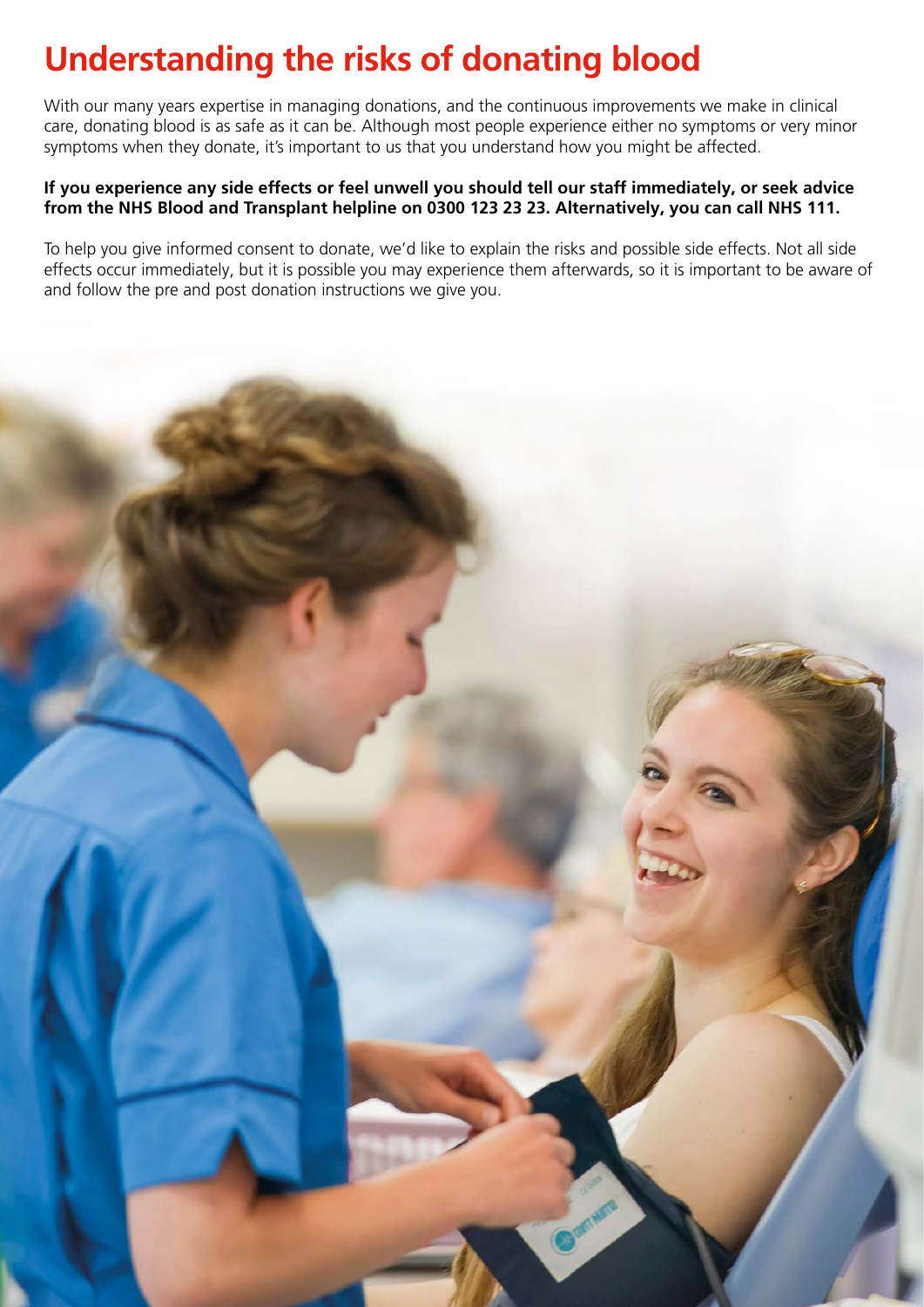

## Feeling faint or dizzy

Sometimes you may feel faint whilst donating, or actually faint, which is why we ensure you have time to rest. Occasionally, people can sustain an injury if they faint. It is important that you have had your normal diet before you give your donation and have had plenty of fluids to drink. After donation you should drink plenty of non-alcoholic fluids. Avoid strenuous exercise and heat, such as saunas and hot baths.



### Arm pain or bruising

It's fairly common to experience some discomfort in your arm following donation. Minor bruising of the arm is common. This is usually harmless and will fade within a few days. To help stop bruising, you should avoid heavy lifting or manual work with your donation arm for at least twelve hours after donation. A cold pack can also help reduce bruising.

### Complications relating to needle insertion

It's not common, however, there are risks with a needle insertion. These could include inflammation of your arm, scarring, tendon injury, temporary or permanent nerve injury or arterial puncture. Our expert staff are trained to keep you safe, and to give immediate treatment if needed.

#### Iron deficiency

When you donate whole blood, you lose about 200-250mg of iron. In general, your body replaces that loss at the rate of only 1-2 mg per day (through a well-balanced diet). However, this varies and is dependent on your iron levels before donating, whether you are taking any iron supplements, and whether your diet contains enough iron. Some blood donors are more at risk of iron deficiency than others. They include younger donors, women of childbearing age and frequent whole blood donors. Iron deficiency symptoms can include tiredness and lack of energy, shortness of breath, noticeable heartbeats (heart palpitations) and pale skin. We check your haemoglobin levels before you donate.



Fe

## Allergic reactions

Some donors may experience an allergy reaction to the dressing we use, or the chlorhexidine used to sterilise your arm. Most allergic reactions are mild, causing sneezing, a runny or blocked nose, red, itchy, watery eyes, wheezing and coughing, tingling and swelling of lips and tongue, a red, itchy rash, or worsening of asthma or eczema symptoms. Very occasionally a severe and potentially life-threatening reaction called anaphylaxis or anaphylactic shock could occur.



# Deep vein thrombosis (DVT)

A DVT (blood clot) in the arm is a known complication with blood donation. This is more likely for donors over the age of 60, who are overweight, smoke, had a previous blood clot or DVT, are taking the contraceptive pill or hormone replacement therapy (HRT), have cancer or heart failure.



### Extremely rare complications

Complications resulting in a heart attack or stroke which can be life-threatening have been reported. These are extremely uncommon and in the last ten years there have been no incidences as a direct consequence of donating blood in England.

Fairly common (1 in 10 - 1 in 100)

> **Feeling faint Bruising**

### Uncommon (1 in 100 - 1 in 1,000)

**Fainting Arm pain Re-bleeding Local inflammation**

**Rare** (1 in 1,000 - 1 in 10,000)

> **Nerve injury Nerve irritation Arterial puncture**

#### Very rare (1 in 10,000 - 1 in 100,000)

**Allergic reaction Tendon injury**

# Extremely rare

**Deep vein thrombosis (DVT) Anaphylaxis Thrombophlebitis AV fistula Compartment syndrome Other cardiovascular events**

Data from NHSBT Clinical Statistics team. 2019/20 Total donor attendance: 1,401,185.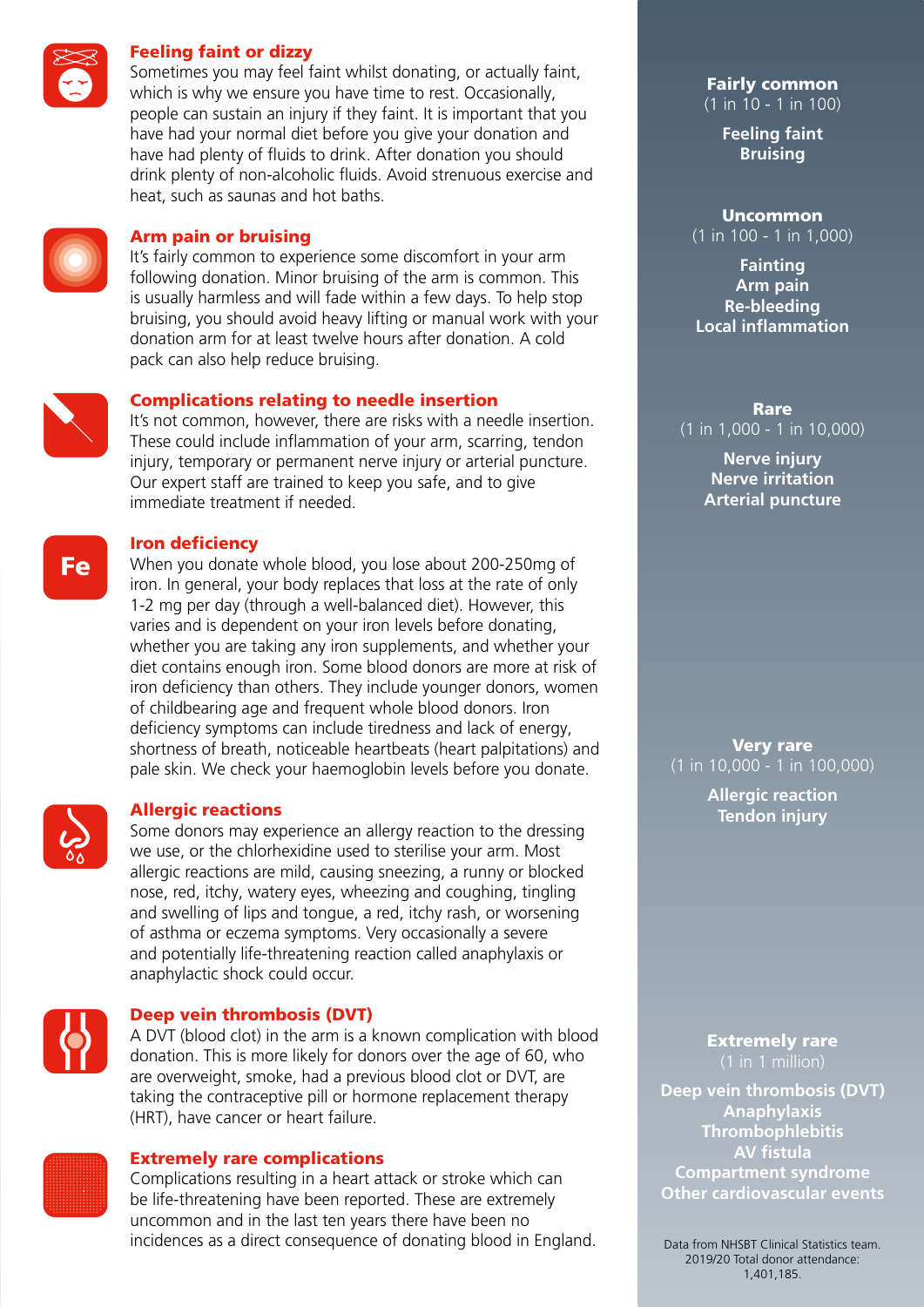# **How we use your blood to save and improve lives**

**In some cases, we are unable to use your donation for direct transfusion to patients. This may be for a number of reasons including test results, processing issues or information we receive after donation.** 

As part of our commitment to a high-quality service, we sometimes use donations for laboratory work, education, training, research and development, which may include DNA studies and export. Donations may also be used in the preparation of healthcare related medicinal products, within NHSBT or by other organisations which could be outside the UK. These are essential for effective patient care. If we use your donation for any of these purposes, we will ensure that:

- ethical approval is obtained where appropriate
- there are no implications for your health or welfare
- you cannot be identified; this includes any work involving DNA studies
- any income generated is used for the benefit of NHSBT and the wider NHS. NHSBT is a non-profit organisation
- no DNA analysis is performed that may identify you without your specific/explicit consent (which will be in addition to this leaflet and discussed with you separately)

To ensure the blood collected is safe for patients and the donation process is safe for donors, there are several conditions, complications and test results that could result in either a temporary or permanent withdrawal from blood donation. We follow the guidance set out by JPAC (Joint United Kingdom (UK) Blood Transfusion and Tissue Transplantation Services Professional Advisory Committee) when deciding whether you can continue donating. If there are any concerns a member of our Clinical Support Team will contact you to discuss the issue further, giving you the opportunity to ask any questions that you may have. We have to adhere to this guidance to ensure the safety of the blood supply.

We keep records on donors, their donations and test results, for a minimum of 30 years. Some records will be held permanently. We are required to keep this information to ensure the traceability of donations. We cannot delete some of this information, even at your request. We use this information:

- to communicate with you, including sending session invitations or information about other donation matters
- to ensure the safety of all donors and patients, and the traceability of donations
- for clinical audit to assess and improve our service
- for research, to improve our knowledge about the donor population and the possible health effects of blood donation - this may include linkage of your information to your other NHS records
- for management and administration

To stay in touch, we may compare details with central NHS records or those of other data processors. We are committed to protecting your confidentiality and to meeting our responsibilities under the Data Protection Act 2018, which constitutes the UK implementation of the General Data Protection Regulation (GDPR).

For more information on GDPR or to get free, independent advice on your privacy rights, visit the Information Commissioners Office website at www.ico.org.uk or contact our customer services team on 0300 123 23 23

or by email customer.services@nhsbt.nhs.uk.

More information on how we use data is available on our privacy notice which can be found at www.blood.co.uk.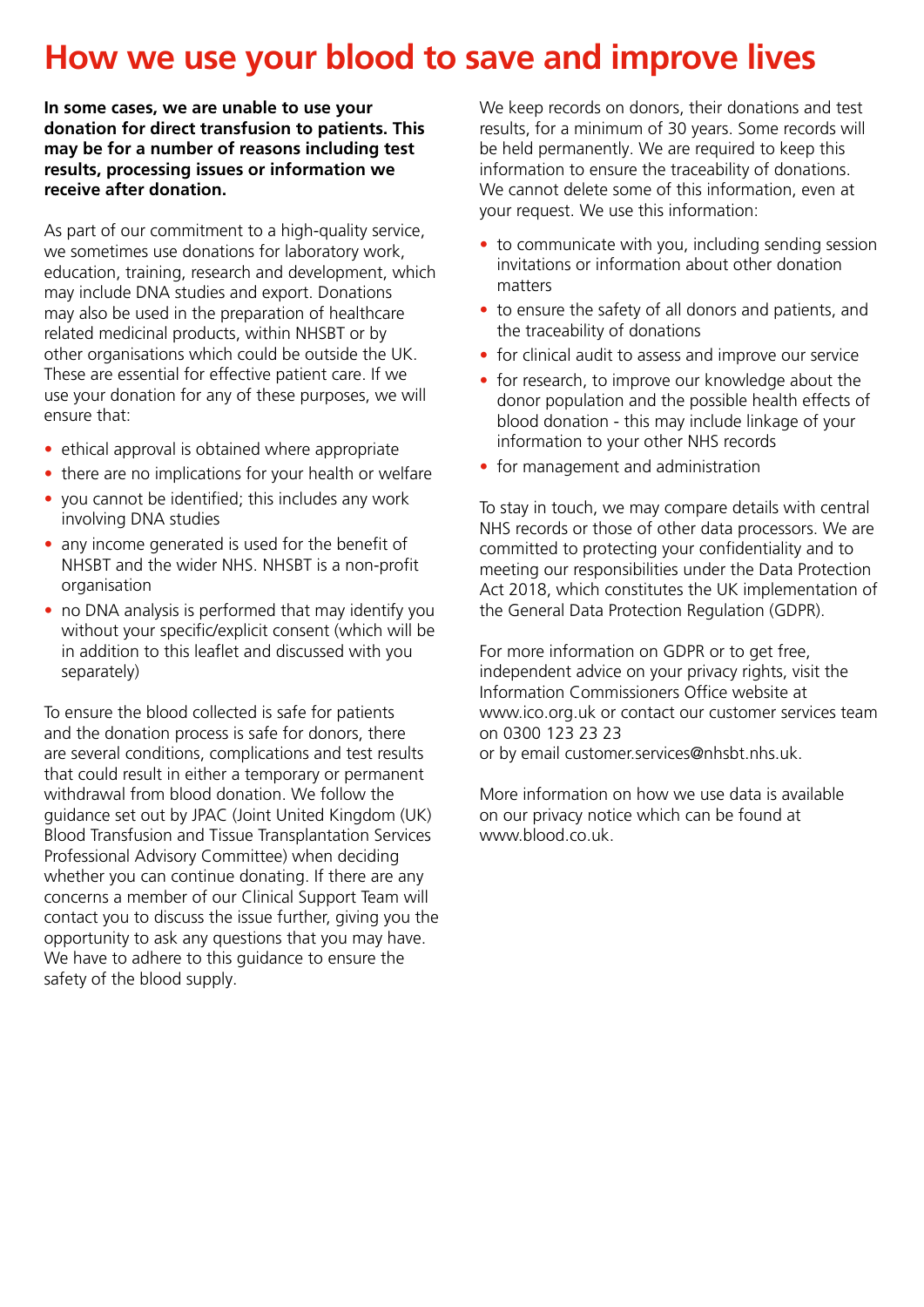# **Giving consent to donate**

### **In reading this leaflet and signing the form at the time of donation I am giving my consent to donation and the following:**

- **1.** I have read and understood the additional information provided to me today about giving blood. I understand the donation process and the risks outlined in the consent information. I understand that despite mitigating measures, some of these risks may still occur. I have had the opportunity to ask questions and these have been answered to my satisfaction.
- **2.** I agree that my donation will be tested for the infections listed above and that there may be additional tests on my blood done either because of information I have provided (eg travel history) or to meet the special needs of certain patients (eg babies). I understand that a sample of my blood will be kept for three years and in certain situations NHSBT may test my blood again in the future if a new test comes along. I understand that if my donation gives a positive result for any of the microbiological tests, I will be contacted, and the results will be discussed with me.
- **3.** I give my blood to NHS Blood and Transplant to be used for the benefit of patients. I understand that this will be for direct transfusion and if not suitable used to make products used for the diagnosis, prevention and treatment of disease or for laboratory work, education, training, research and development purposes.
- **4.** I understand that there are several reasons, either due to test results or any significant complication, when I will not be able to continue donating blood or blood products. I will be informed by NHSBT and will be able to discuss this if I wish.
- **5.** I understand that my information and any test results will be kept on record for a minimum of 30 years to ensure the safety of patients and the traceability of donations. This is in accordance with the Data Protection Act 2018, the Blood Safety Quality Regulations 2005 and the General Data Protection Regulation (GDPR).
- **6.** I understand that failing to answer any question as fully as possible and to the best of my knowledge, could lead to possible harm to me as a donor and/or an unsafe donation which could potentially cause patient harm or death.